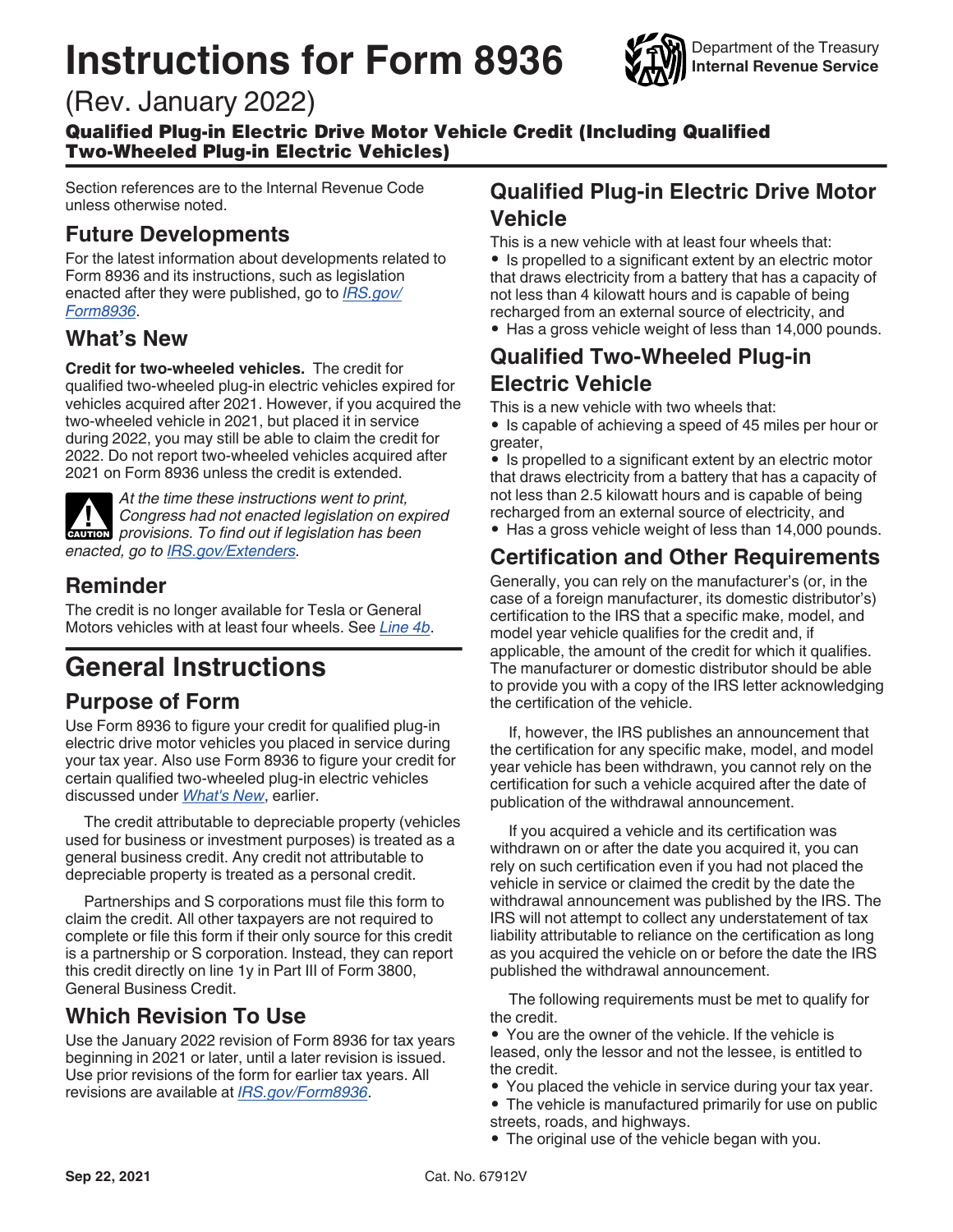<span id="page-1-0"></span>• You acquired the vehicle for use or to lease to others, and not for resale.

• You use the vehicle primarily in the United States.

**Exception.** If you are the seller of a qualified plug-in electric drive motor vehicle or qualified two-wheeled plug-in electric vehicle to a tax-exempt organization, governmental unit, or a foreign person or entity, and the use of that vehicle is described in section 50(b)(3) or (4), you can claim the credit, but only if you clearly disclose in writing to the purchaser the amount of the tentative credit allowable for the vehicle (from line 11 of Form 8936). Treat all vehicles eligible for this exception as business/ investment property. If you elect to claim the credit, you must reduce cost of goods sold by the amount you entered on line 11 for that vehicle.

**More information.** For details, see the following. • Section 30D.

• Notice 2009-89, 2009-48 I.R.B. 714, available at *[IRS.gov/irb/2009-48\\_IRB#NOT-2009-89](https://www.IRS.gov/irb/2009-48_IRB#NOT-2009-89)*.

• Notice 2013-67, 2013-45 I.R.B. 470, available at *[IRS.gov/irb/2013-45\\_IRB#NOT-2013-67](https://www.IRS.gov/irb/2013-45_IRB#NOT-2013-67)*.

• Notice 2016-51, 2016-37 I.R.B. 344, available at *[IRS.gov/irb/2016-37\\_IRB#NOT-2016-51](https://www.iRS.gov/irb/2016-37_IRB#NOT-2016-51)*.

#### **Credit Phaseout**

The credit for vehicles with at least four wheels is subject to a phaseout (reduction) once the vehicle manufacturer (or, for a foreign manufacturer, its U.S. distributor) sells 200,000 of these vehicles to a retailer for use in the United States after 2009. The phaseout begins in the second calendar quarter after the quarter in which the 200,000th vehicle was sold. Then the phaseout allows 50% of the full credit for 2 quarters, 25% of the full credit for 2 additional quarters, and no credit thereafter.

#### **Basis Reduction**

Unless you elect not to claim the credit, you may have to reduce the basis of each vehicle by the sum of the amounts entered on lines 11 and 18 for that vehicle.

#### **Coordination With Other Credits**

A vehicle that qualifies for the qualified plug-in electric drive motor vehicle credit on this form cannot be used to claim the alternative motor vehicle credit on Form 8910.

#### **Recapture of Credit**

If the vehicle no longer qualifies for the credit, you may have to recapture part or all of the credit. For details, see section 30D(f)(5).

## **Specific Instructions**

#### **Line 2**

Enter the vehicle's vehicle identification number (VIN) on line 2. The VIN of a vehicle can be obtained from the registration, title, proof of insurance, or actual vehicle. Generally, the VIN is 17 characters made up of numbers and letters.

#### **Line 4a**

For two-wheeled vehicles, enter the cost of the vehicle you entered on line 1. For vehicles with at least four

wheels, enter the credit allowable for the year, make, and model of vehicle you entered on line 1. You can generally rely on the manufacturer's (or domestic distributor's) certification to the IRS of the credit allowable as explained above.

Tentative credit amounts acknowledged by the IRS are available at *[IRS.gov/pluginvehiclecreditamounts](https://www.irs.gov/pluginvehiclecreditamounts)*.



*For any vehicles subject to a reduced credit (discussed next), enter the original unreduced*  **c** *c courter (discussed next), enter the credit amount on line 4a.* 

#### **Line 4b**

Enter 100% unless the vehicle was a vehicle with at least four wheels manufactured by Tesla or General Motors (Chevrolet Bolt EV, etc.).

**Tesla.** The credit is not available for Tesla vehicles acquired after December 31, 2019. For more information, see Notice 2018-96, 2018-52 I.R.B.1061, available at *[IRS.gov/irb/2018-52\\_IRB#NOT-2018-96](https://www.irs.gov/irb/2018-52_IRB#NOT-2018-96)*.

**General Motors.** The credit is not available for General Motors vehicles acquired after March 31, 2020. For more information, see Notice 2019-22, 2019-14 I.R.B. 931, available at *[IRS.gov/irb/2019-14\\_IRB#NOT-2019-22](https://www.irs.gov/irb/2019-14_IRB#NOT-2019-22)*.

#### **Line 5**

Enter the percentage of business/investment use.

Enter 100% if the vehicle is used solely for business purposes or you are claiming the credit as the seller of the vehicle.

If the vehicle is used for both business purposes and personal purposes, determine the percentage of business use by dividing the number of miles the vehicle is driven during the year for business purposes or for the production of income (not to include any commuting mileage) by the total number of miles the vehicle is driven for all purposes. Treat vehicles used by your employees as being used 100% for business/investment purposes if the value of personal use is included in the employees' gross income, or the employees reimburse you for the personal use. If you report the amount of personal use of the vehicle in your employee's gross income and withhold the appropriate taxes, enter "100%" for the percentage of business/investment use.

If during the tax year you convert property used solely for personal purposes to business/investment use (or vice versa), figure the percentage of business/investment use only for the number of months you use the property in your business or for the production of income. Multiply that percentage by the number of months you use the property in your business or for the production of income and divide the result by 12. For example, if you converted a vehicle to 50% business use for the last 6 months of the year, you would enter 25% on line 5 (50% multiplied by 6 divided by 12).

For more information, see Pub. 463, Travel, Gift, and Car Expenses.